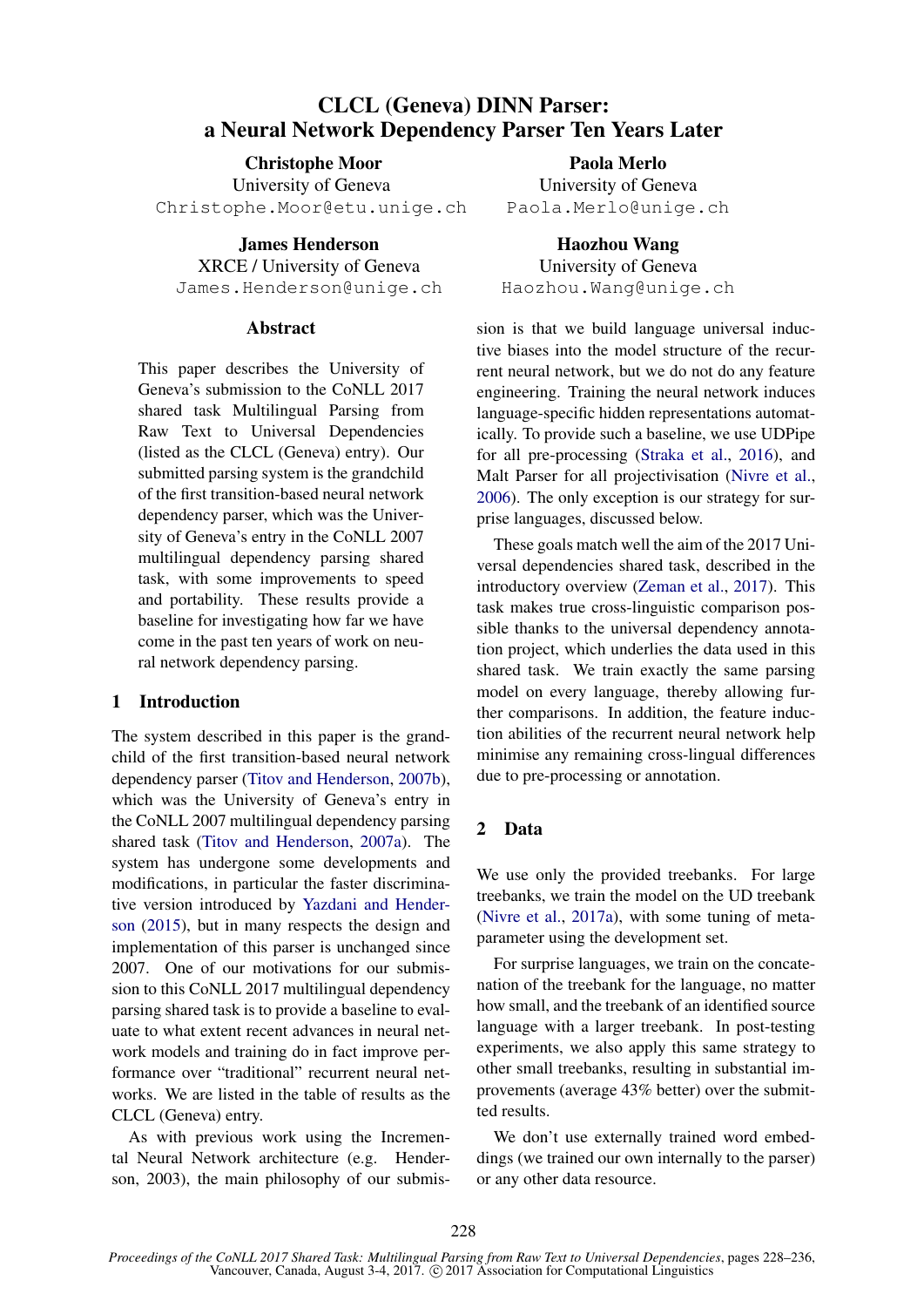#### 3 Preprocessing

Tokenisation, word and sentence segmentation is provided by UD pipe (Straka et al., 2016). We do not use the morphological transducers from Apertium/Giellatekno that had been made available for the shared task.

Because our parser can only produce projective dependency trees, we apply the projectivisation transformation of the Malt parser package (Nivre et al., 2006) to all treebanks before training.

#### 4 Parser

We apply a single DINN parser to each language. We do not use any ensemble methods. This makes our results more useful for comparison, and allows our model to be used within an ensemble with other parsers.

We use the parser described in Yazdani and Henderson (2015), the Discriminative Incremental Neural Network parser (DINN). Like the previous version of this parser (Titov and Henderson, 2007b), it uses a recurrent neural network (RNN) to predict the actions for a fast shift-reduce dependency parser. Decoding is done with a beam search where pruning occurs after each shift action. The RNN model has an output-dependent structure that matches locality in the parse structure, making it an "incremental" neural network (INN, previously called SSN). This INN computes hidden vectors that encode the preceding partial parse, and estimates the probabilities of the parser actions given this history. Unlike the previous generative INN parser, DINN is a discriminative parser, using lookahead instead of word prediction. In order to combine beam search with a discriminative model, word predictions are replaced by a binary correctness probability which is trained discriminatively.

## 4.1 Transition-Based Neural Network Parsing

In DINN, the neural network is used to estimate the conditional probabilities of a transition-based statistical parsing model.

#### 4.1.1 The Probabilistic Parsing Model

In shift-reduce dependency parsing, a parser configuration consists of a stack  $P$  of words, the queue Q of words and the partial labelled dependency trees constructed by the previous history of parser actions. The parser starts with an empty

stack  $P$  and all the input words in the queue  $Q$ . It stops when it reaches a configuration with an empty queue Q, with any words left on the stack then being attached to ROOT. We use an arc-eager algorithm, which has 4 actions that all manipulate the word s on top of the stack  $P$  and the word  $q$ on the front of the queue  $Q$ : *Left-Arc<sub>r</sub>* adds a dependency arc from  $q$  to  $s$  labelled  $r$ , then popping s from the stack. *Right-Arc<sub>r</sub>* adds an arc from s to q labelled r. *Reduce* pops s from the stack. *Shift* shifts  $q$  from the queue to the stack. For exact details, see Titov and Henderson (2007b).

To model parse trees, we model the sequences of parser actions which generate them. We take a history based approach to model these sequences of parser actions. So, at each step of the parse sequence, the parser chooses between the set of possible next actions using an estimate of its conditional probability, where  $T$  is the parse tree,  $D^1 \cdots D^m$  is its equivalent sequence of shiftreduce parser actions and  $S$  is the input sentence:

$$
P(T|S) = P(D^1 \cdots D^m|S)
$$
  
= 
$$
\prod_t P(D^t|D^1 \cdots D^{t-1}, S)
$$

Unlike in previous dependency parser evaluations, the evaluation script for this shared task requires that exactly one word be attached to the ROOT node of the sentence. We implemented this constraint by modifying the calculation of the set of possible next actions. If an action will lead to a parser configuration where all possible ways of finishing the parse result in more than one word being attached to ROOT, then that action is not a possible action.

#### 4.1.2 Estimating Action Probabilities

To estimate each  $P(D^t|D^1 \cdots D^{t-1}, S)$ , we need to condition on the unbounded sequences  $D^1 \cdots D^{t-1}$  and S. To condition on the words in the queue, we use a bounded lookahead:

$$
P(T|S) \approx \prod_t P(D^t|D^1 \cdots D^{t-1}, w_{a_1}^t \cdots w_{a_k}^t)
$$

where  $w_{a_1}^t \cdots w_{a_k}^t$  is the first k words on the front of the queue at time t. At every *Shift*, one word is moved from the lookahead onto the stack and a new word from the input is added to the lookahead.

To estimate the probability of a decision at time t conditioned on the history of actions  $D^1 \cdots D^{t-1}$ ,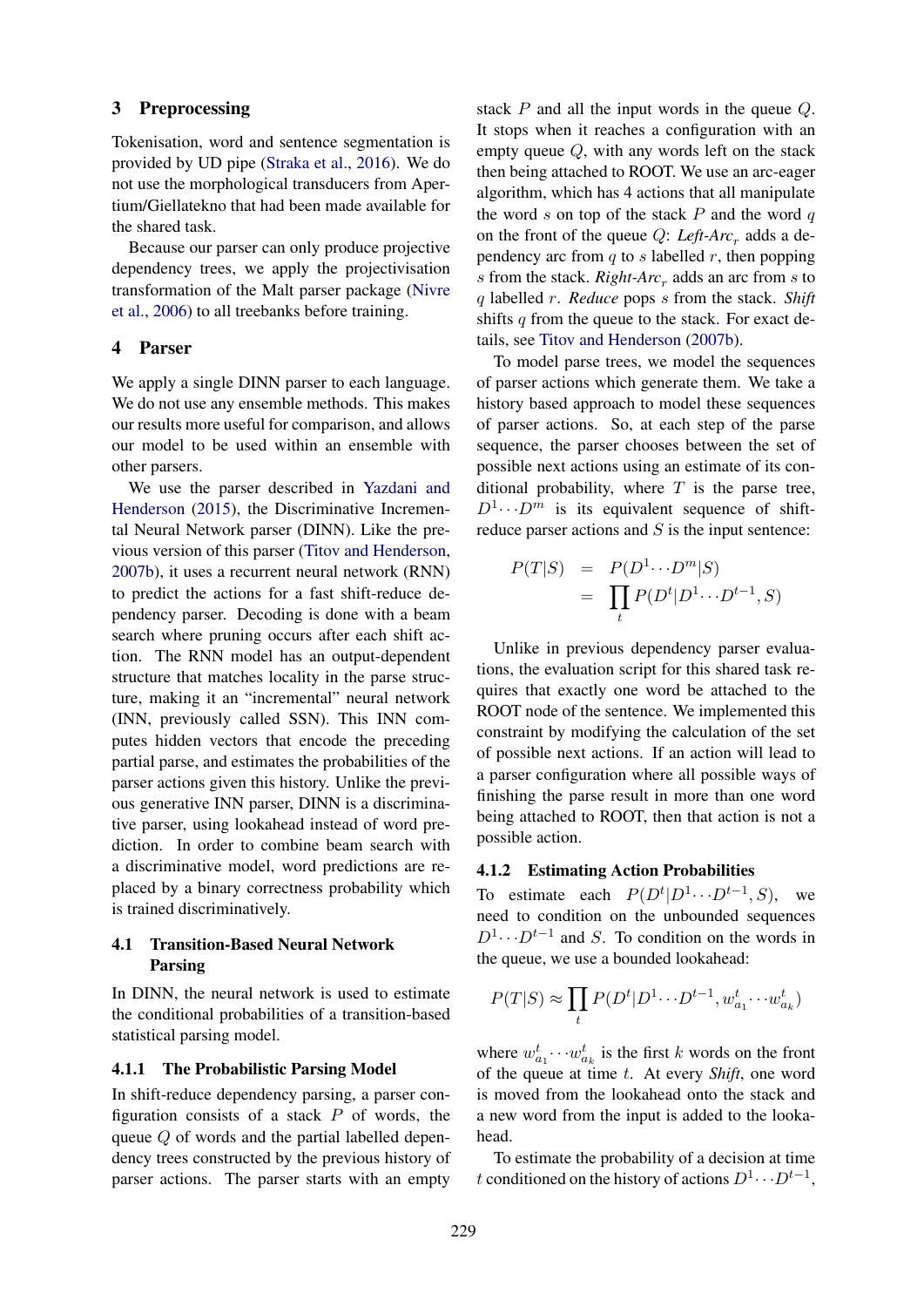

Previous relevant Hidden representations Input feature/word embeddings

Figure 1: DINN computations for one decision

we use a recurrent neural network to induce hidden representations of the parse history sequence. The relevant information about the parse history at time  $t$  is encoded in the hidden representation vector  $h^t$ , of size d.

$$
\prod_t P(D^t|D^1\cdots D^{t-1}, w_{a_1}^t\cdots w_{a_k}^t) = \prod_t P(D^t|h^t)
$$

This model is depicted in Figure 1. The hidden representation at time  $t$  is computed from selected previous hidden representations, plus pre-defined features. The model defines a set of link types  $c \in$ C which select previous states  $t_c < t$  and connect them to the current hidden layer  $h<sup>t</sup>$  via the hiddenhidden weights  $W_{HH}^c$ . The model also defines a set of features  $f \in \mathcal{F}$  calculated from the previous decision and the current queue and stack, which are connected to the current hidden layer via the input-hidden weights  $W_{IH}$ :

$$
h^{t} = \sigma(\sum_{c \in C} h^{t_c} W_{HH}^c + \sum_{f \in \mathcal{F}} W_{IH}(f, :))
$$

where  $\sigma$  is the sigmoid function and  $W(i, :)$  is row  $i$  of matrix  $W$ .

The probability of each decision is estimated with a softmax layer (a normalised exponential) with outputs for all decisions that are possible at this step, conditioned on the hidden representation.

$$
P(D^t = d | h^t) = \frac{e^{h^t W_{HO}(:,d)}}{\sum_{d'} e^{h^t W_{HO}(:,d')}}
$$

where  $W_{HO}$  is the weight matrix from hidden representations to the outputs.

#### 4.1.3 Hidden and Input Features

 $\mathcal C$  and  $\mathcal F$  are the only hand-coded parts of the model. Because  $C$  defines the recurrent connections in the neural network, it is responsible for

passing information about the unbounded parse history to the current decision. Because RNNs are biased towards learning correlations which are close together in the connected sequence of hidden layers, we exploit this bias by making the structure of the neural network match the structure of the output parse. This is achieved by including previous states in  $\mathcal C$  if they had a word on the top of the stack or front of the queue which are also relevant to the current decision. In the version we use in this experiment, we use a minimal set of these link types, specified in section 5.

The input features  $\mathcal F$  are typical of any statistical model. But in the case of neural networks, it is common to decompose the parametrisation of these features into a matrix for the feature role (e.g. front-of-the-queue) and a vector for the feature value (e.g. a word). This decomposition of features overcomes feature sparsity, because the same value vector can be shared across multiple roles. Word embedding vectors are the most common example of this decomposition.

Unlike in the previous versions of the parser, Yazdani and Henderson (2015) added feature decompositions in the definition of the input-tohidden weights  $W_{IH}$ .

$$
W_{IH}(f,:)=W_{emb.}(val(f),:)W_{HH}^{role(f)}
$$

Every row in W*emb.* is an embedding for a feature value, which may be a word, lemma, POS tag, or dependency relation.  $val(f)$  is the index of the value for feature role  $role(f)$ , for example the particular word that is at the front of the queue. The matrix  $W_{HH}^{role(f)}$  is the feature role matrix, which maps the feature value embedding to the role-value feature vector for the given feature role  $role(f)$ . For simplicity, we assume here that the size of the embeddings and the size of the hidden representations of the DINN are the same. In this way, the parameters of the embedding matrix W*emb.* is shared among various feature input link types  $role(f)$ , which can improve the model in the case of sparse features f.

We train our own word embeddings within the parsing model, using only the parsed training data. We tried initialising with Facebook embeddings on a sample of languages, but random initialisation worked better.

Unlike Yazdani and Henderson (2015), we did not cache any features, either in testing or in training. Caching can have a big impact on speed, but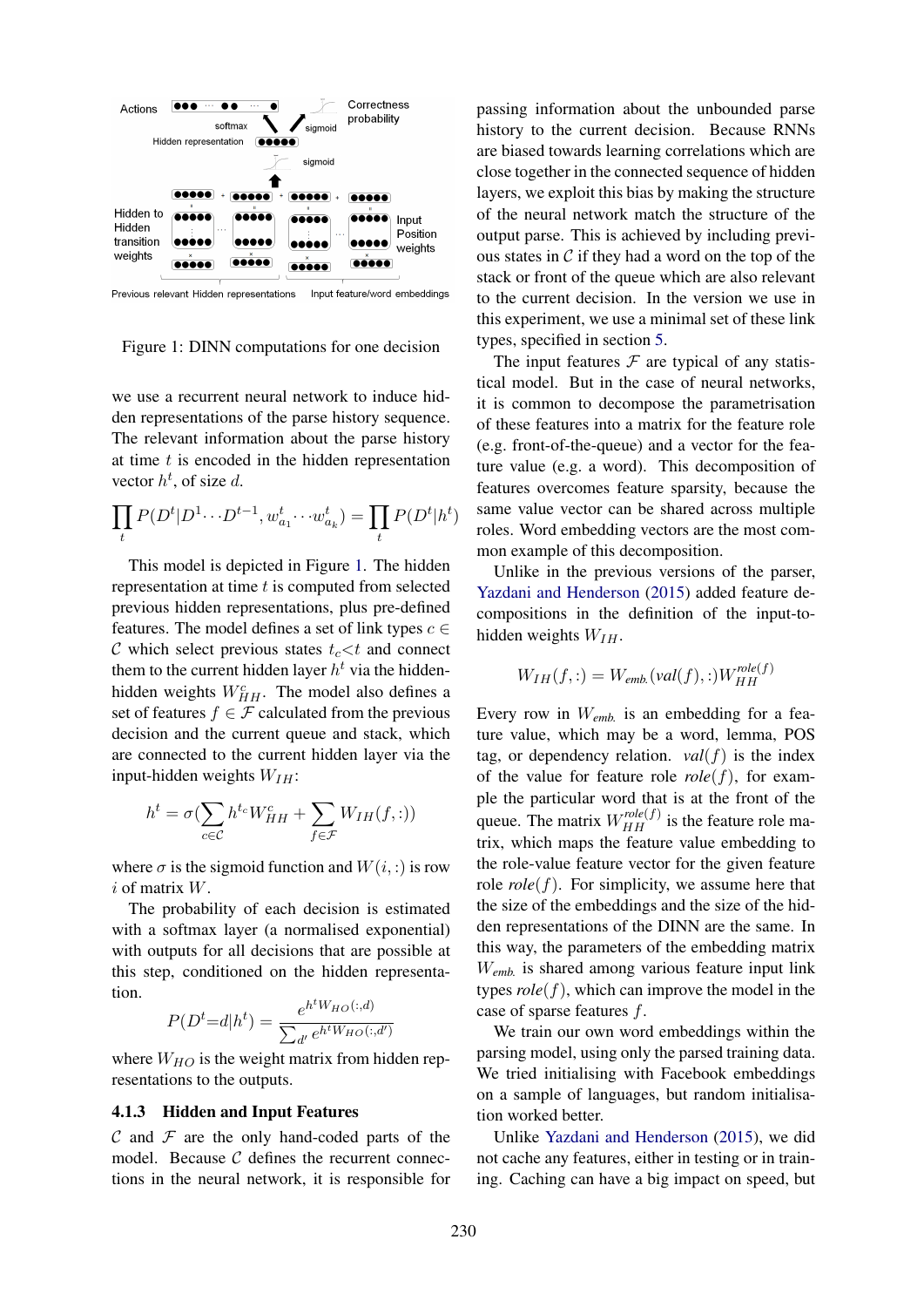it has not been shown to improve accuracies.

### 4.1.4 Discrimination of Correct Partial Parses

Unlike in the previous generative models, the above formulas for computing the probability of a parse make independence assumptions, in that words to the right of  $w_{a_k}^t$  are assumed to be independent of  $D<sup>t</sup>$ . And even for words in the lookahead, it can be difficult to learn correlations with the unstructured lookahead string. If a discriminative model uses normalised estimates for decisions, then once a wrong decision is made there is no way for the estimates to express that this decision has lead to a structure that is incompatible with the current or future lookahead string (see Lafferty et al. (2001) for more discussion). For this reason, there is no obvious way to make effective use of beam search for a normalised discriminative model.

To overcome this problem, DINN estimates a correctness probability after every *Shift* action. This output is trained to discriminate correct from incorrect parse prefixes, using the same hidden representation as used to predict parser actions, as depicted in Figure 1. A beam search is then used to consider multiple possible partial parses so that the correctness probability can be used to select between them. The total score of a parse is the multiplication of the probabilities of all its actions with the correctness probabilities at the shift of each word. For more details on this technique, see Yazdani and Henderson (2015).

### 5 Experimental Settings

The implementation of DINN uses a parameter file to define the hidden-hidden connections, the input-hidden features, training meta-parameters, and various other parameters of the parser. We use the same settings for all languages. For the official submission, we used the following settings.

- We used a frequency cutoff for words/lemmas of 3.
- We did not normalise the input string to lowercase.
- We always used all the available training and development set.
- Search beam size is 10.
- Hidden layer size is 80.
- The size of the internally calculated embeddings is 50.
- Word embeddings are initialised randomly.
- We do not apply any feature caching.
- Validation occurs at every iteration.
- The configurations of the Input-to-Hidden layer connections are as follows:
	- + Look at 4 last elements in the stack and 4 next elements from the input (Except the treebanks fr, ko, it\_partut, grc\_proiel, cu, where we look at 5 last elements from the stack.)
	- + For each element, use all possible features from UDPipe (except UPoS if XPoS exists).
- The configurations of the Hidden-to-Hidden layer connections are as follows:

| <b>Closest</b> | Current | $H$ -to- $H$ |
|----------------|---------|--------------|
| Oueue          | Queue   | ٠            |
| Top            | Top     | +            |
| Queue          | Top     |              |

In this specification of the hidden-to-hidden connections, Queue refers to the front of the input queue and Top refers to the top of the stack in the parser configuration. This specification uses the same simplified set of connections between hidden states used in Yazdani and Henderson (2015). We assume that the induced hidden features primarily relate to the word on the top of the syntactic stack and the word at the front of the queue, since these are the words used in any action. To decide which previous state's hidden features are most relevant to the current decision, we look at these words in the current parser configuration. For each such word, we look for previous states where the top of the stack or the front of the queue was the same word. If more than one previous state matches, then the hidden vector of the most recent one is used. If no state matches, then no connection is made.

#### 5.1 Training

One aspect of the current implementation which is basically unchanged from ten years ago is the training protocol. Learning rates and weight decay regularisation rates are reduced during training whenever there is a decrease in accuracy on the development set, and early stopping is used to prevent overtraining. Training and development splits are those provided by the shared task. The development set is also used to select which iteration's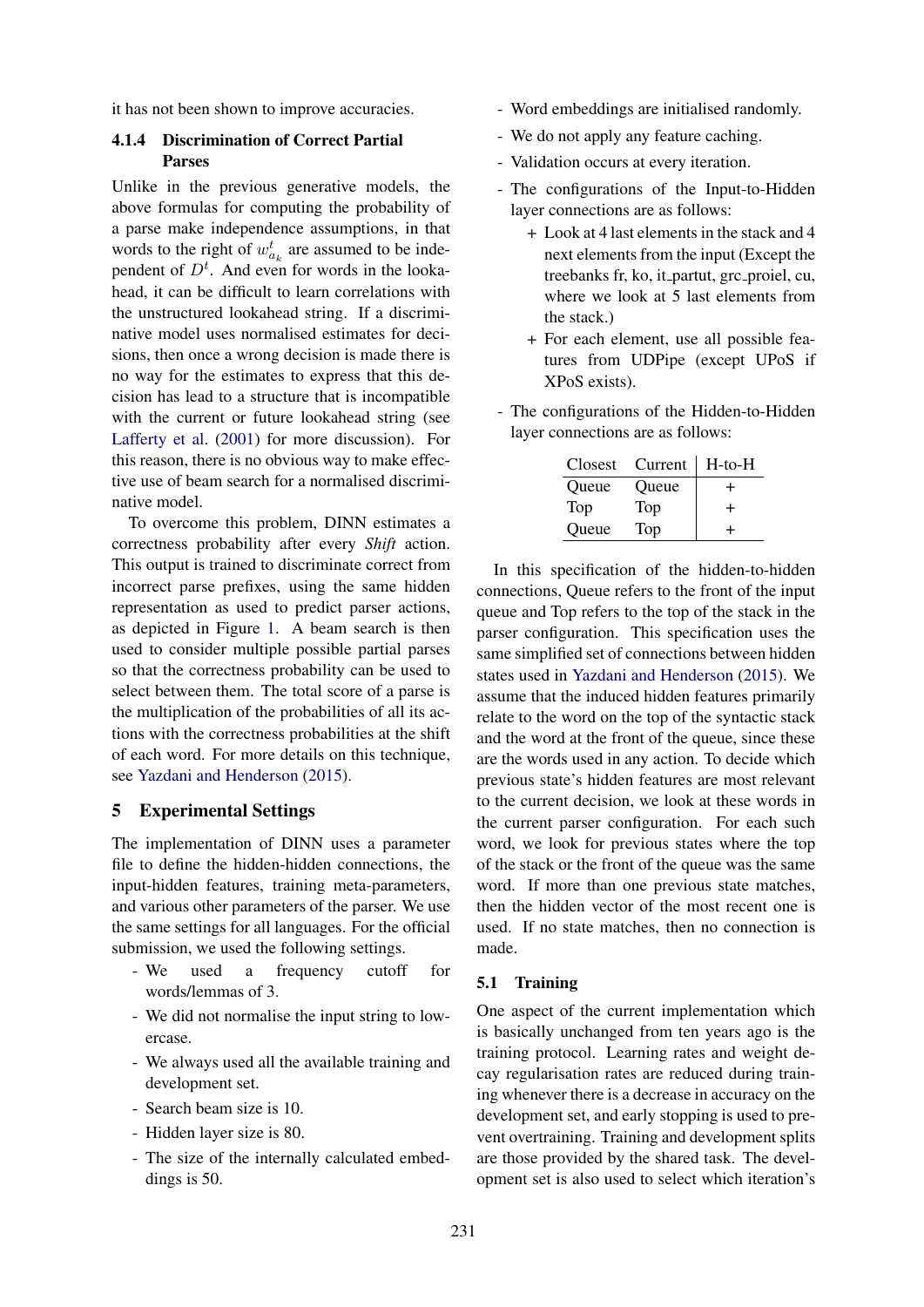| Language                    | abbr.                  | dev. LAS | test LAS | Rank /33 |
|-----------------------------|------------------------|----------|----------|----------|
| <b>Ancient Greek</b>        | grc                    | 54.98    | 54.56    | 15       |
| <b>Ancient Greek-PROIEL</b> | grc_proiel             | 63.30    | 62.83    | 18       |
| Arabic                      | ar                     | 63.37    | 64.17    | 23       |
| Basque                      | eu                     | 62.73    | 62.47    | 26       |
| Bulgarian                   | bg                     | 82.46    | 83.50    | 18       |
| Catalan                     | ca                     | 82.88    | 82.83    | 24       |
| Chinese                     | zh                     | 52.51    | 54.89    | 25       |
| Croatian                    | hr                     | 72.80    | 73.78    | 27       |
| Czech                       | $\mathbf{c}\mathbf{s}$ | 83.36    | 82.52    | 18       |
| Czech-CAC                   | cs_cac                 | 82.07    | 81.35    | 23       |
| Czech-CLTT                  | cs_cltt                | 63.98    | 69.16    | 22       |
| Danish                      | da                     | 69.94    | 69.43    | 27       |
| Dutch                       | nl                     | 73.75    | 67.70    | 22       |
| Dutch-LassySmall            | nl_lassysmall          | 68.84    | 73.97    | 22       |
| English                     | en                     | 75.69    | 75.09    | 22       |
| English-LinES               | en_lines               | 73.03    | 72.68    | 21       |
| English-ParTUT              | en_partut              | 71.97    | 71.78    | 25       |
| Estonian                    | et                     | 53.32    | 52.67    | 26       |
| Finnish                     | fi                     | 64.38    | 63.93    | 27       |
| Finnish-FTB                 | fi_ftb                 | 75.69    | 76.26    | 8        |
| French                      | fr                     | 83.74    | 79.85    | 21       |
| French-ParTUT               | fr_partut              |          | 17.85    | 30       |
| French-Sequoia              | fr_sequoia             | 76.35    | 76.36    | 25       |
| Galician                    | gl                     | 76.04    | 75.93    | 23       |
| Galician-TreeGal            | gl_treegal             |          | 2.76     | 30       |
| German                      | de                     | 72.76    | 69.59    | 16       |
| Gothic                      | got                    | 57.47    | 57.72    | 21       |
| Greek                       | el                     | 76.93    | 77.80    | 23       |
| Hebrew                      | he                     | 58.93    | 55.36    | 24       |
| Hindi                       | hi                     | 87.20    | 86.80    | 17       |
| Hungarian                   | hu                     | 53.81    | 50.95    | 27       |
| Indonesian                  | id                     | 68.33    | 69.45    | 26       |
| Irish                       | ga                     |          | 4.30     | 30       |
| Italian                     | it                     | 84.01    | 85.05    | 19       |
| Japanese                    | ja                     | 73.22    | 71.85    | 23       |
| Kazakh                      | kk                     |          | 1.00     | 29       |
| Korean                      | ko                     | 57.39    | 61.08    | 18       |
| Latin                       | la                     |          | 5.72     | 31       |
| Latin-ITTB                  | la_ittb                | 69.00    | 75.81    | 18       |
| Latin-PROIEL                | la_proiel              | 55.28    | 54.07    | 22       |
| Latvian                     | lv                     | 60.06    | 59.28    | 22       |
| Norwegian-Bokmaal           | no_bokmaal             | 82.37    | 82.44    | 20       |
| Norwegian-Nynorsk           | no_nynorsk             | 80.73    | 79.34    | 21       |
| Old Church Slavonic         | cu                     | 62.80    | 62.45    | 20       |
| Persian                     | fa                     | 75.74    | 75.86    | 23       |
| Polish                      | pl                     | 80.32    | 79.83    | 14       |
| Portuguese                  | pt                     | 81.83    | 79.74    | 22       |
| Portuguese-BR               | pt_br                  | 84.75    | 84.00    | 21       |
| Romanian                    | ro                     | 77.27    | 77.34    | 23       |
| Russian                     | ru                     | 73.03    | 72.03    | 22       |
| Russian-SynTagRus           | ru_syntagrus           | 83.78    | 83.89    | 23       |
| Slovak                      | sk                     | 73.70    | 73.30    | 18       |
| Slovenian                   | sl                     | 80.31    | 81.32    | 14       |
| Slovenian-SST               | sl_sst                 |          | 4.37     | 30       |
| Spanish                     | es                     | 81.92    | 79.96    | 22       |
| Spanish-AnCora              | es_ancora              | 81.63    | 81.26    | 23       |
| Swedish                     | SV                     | 71.86    | 76.06    | 20       |
| Swedish-LinES               | sv_lines               | 73.07    | 73.82    | 18       |
| Turkish                     | tr                     | 48.42    | 47.91    | 18       |
| Ukrainian                   | uk                     |          | 7.87     | 30       |
| Urdu                        | ur                     | 75.37    | 76.01    | 20       |
| Uyghur                      | ug                     |          | 9.29     | 27       |
| Vietnamese                  | Vİ.                    | 39.14    | 35.77    | 25       |
| <b>MEAN</b>                 |                        | 71.17    | 62.83    |          |

Table 1: DINN and Universal Dependencies treebanks - official results.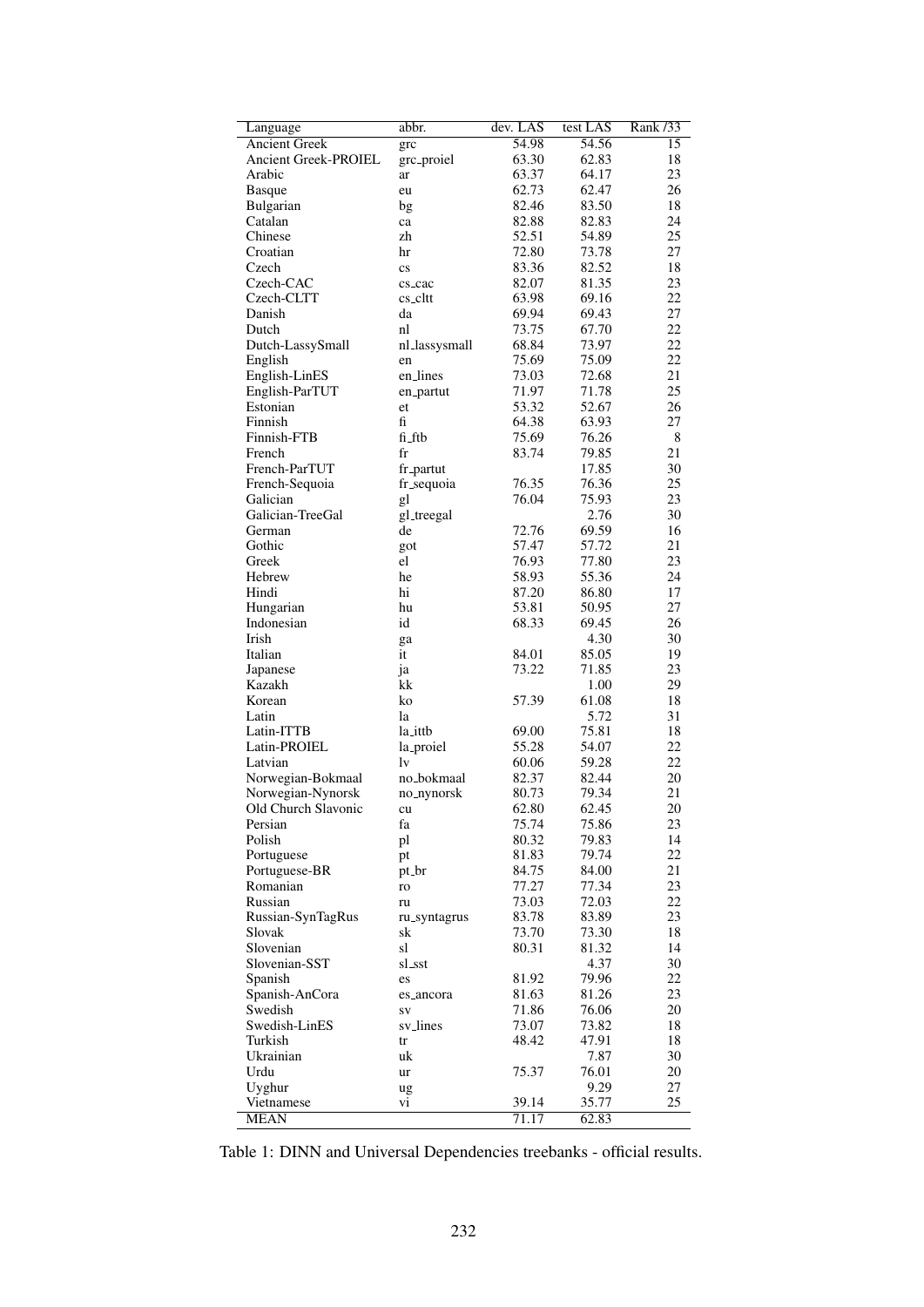model to use in testing. Recent advances in optimisation methods for neural networks — such as AdaGrad and mini-batch – are obvious modifications to compare against the reported results.

To deal with small treebanks without development sets, we use a fixed training protocol developed by looking at the training of models with other small training sets. We run for a total of 8 iterations and changed the learning rate and weight decay values every other iteration.

## 5.2 Dealing with surprise languages and other small datasets

To build a model for the surprise languages, we use simple cross-lingual techniques. For the official test phase, we identified the most similar languages to the surprise language with a string-based technique, concatenated the treebanks, trained and tested on the surprise languages.

The string-based technique constructs a list of words for each language. We used the sample data for the surprise language and the training data for the languages for which we have enough resources. Call these languages with big data sets  $\beta$ . We denote  $T$  as the set of lists of words of  $B$ , and t is a word in  $\mathcal T$ . For a given surprise language, we calculate the similarity score  $S$  for each  $t$ . We treat two words as similar if and only if the first three characters of these two words are identical and the edit distance between these two words is less than or equal to 1. We choose the language that has the best S for training our model for the surprise language. This procedure yields the following similar languages for training. We call them source languages.

Buryat: Russian (rus\_syntagrus), Turkish (tr) Upper Sorbian: Czeck (cs), Norwegian (no bokmaal) Kurmanji: Spanish (es), Turkish (tr) North Sami: Czech (cs), Finnish (fi\_ftb)

To train a parser for the surprise language, we concatenate the datasets for the source languages with three copies of the dataset for the target language. Because our frequency threshold is three, this means that all words in the target language dataset are included in the vocabulary. Then we trained a parser on this concatenated dataset, using the surprise language corpus also as a development set.

In addition to the surprise languages, there are other languages whose available data is just enough for a small training set without any development set. For the submitted test run, we did

| Language                   | Abbrev. |       | rank |
|----------------------------|---------|-------|------|
| Buryat                     | bxr     | 22.59 | 16   |
| Kurmanji                   | kmr     | 22.20 | 22   |
| North Sami                 | sme     | 23.99 | 21   |
| <b>Upper Sorbian</b>       | hsb     | 48.50 | 18   |
| Mean on surprise languages | 29.32   |       |      |

Table 2: DINN and Universal Dependencies treebanks - official results on surprise languages.

| Language              | Abbrev. | LAS   | rank |
|-----------------------|---------|-------|------|
| Arabic-PUD            | ar_pud  | 42.61 | 25   |
| Czech-PUD             | cs_pud  | 79.17 | 18   |
| English-PUD           | en_pud  | 78.22 | 18   |
| Finnish-PUD           | fi_pud  | 64.91 | 24   |
| French-PUD            | fr_pud  | 74.93 | 9    |
| German-PUD            | de_pud  | 67.76 | 15   |
| Hindi-PUD             | hi_pud  | 51.31 | 10   |
| Italian-PUD           | it_pud  | 83.28 | 21   |
| Japanese-PUD          | ja_pud  | 76.21 | 16   |
| Portuguese-PUD        | pt_pud  | 73.01 | 17   |
| Russian-PUD           | ru_pud  | 67.22 | 16   |
| Spanish-PUD           | es_pud  | 75.90 | 22   |
| Swedish-PUD           | sv_pud  | 68.92 | 21   |
| Turkish-PUD           | tr_pud  | 29.01 | 25   |
| Mean on PUD treebanks |         | 66.60 |      |

Table 3: DINN and Universal Dependencies treebanks - official results on PUD Treebanks.

not do anything special for these datasets (other than the training schedule discussed above), training parsing models on the individual datasets. But in subsequent experiments we tried treating them in the same way as surprise languages, with much improved results, discussed below.

## 6 Test Phase Results

Evaluation was run on the provided TIRA platform (Potthast et al., 2014) using the data provided by the organisers (Nivre et al., 2017b), but blind to us, as described in the introduction. The results of our submission are shown in the next three tables. Accuracy by LAS is shown in Table 1. Accuracy on surprise languages is shown in Table 2. Accuracy on parallel UD data is shown in Table 3.

#### 6.1 Analysis of results

Our results are 25th over the 33 participants globally, 22nd on the large treebanks only, 19th on the PUD treebanks only, 30th on the small treebanks with only 6% accuracy (see below), 20th on sur-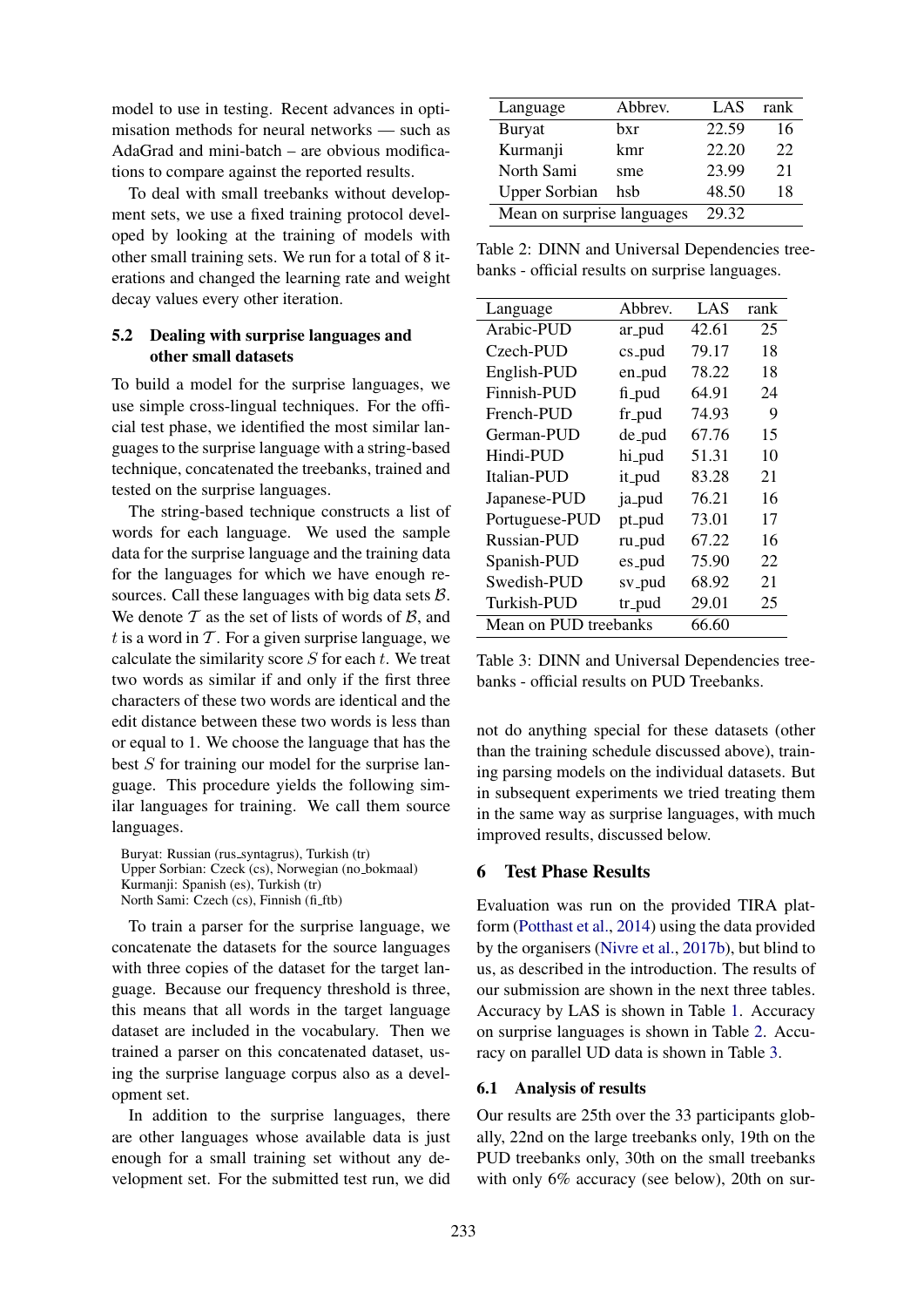|                             |                        | Training runtimes |                 | Testing runtimes |            |                    |
|-----------------------------|------------------------|-------------------|-----------------|------------------|------------|--------------------|
| Language                    | abbr.                  | T/s               | <b>NUI</b>      | <b>UTH</b>       | <b>DPT</b> | W/s                |
| <b>Ancient Greek</b>        | grc                    | 0.0714            | $\overline{14}$ | 3.18             | 177        | 125.056            |
| Ancient Greek-PROIEL        | grc_proiel             | 0.0663            | 25              | 6.84             | 99         | 137.899            |
| Arabic                      | ar                     | 0.2698            | 144             | 65.56            | 259        | 116.753            |
| <b>Basque</b>               | eu                     | 0.1001            | 66              | 9.90             | 175        | 137.686            |
| Bulgarian                   | bg                     | 0.1360            | 57              | 19.17            | 84         | 191.536            |
| Catalan                     | ca                     | 0.1998            | 23              | 16.75            | 404        | 139.807            |
| Chinese                     | zh                     | 0.3020            | 13              | 4.36             | 71         | 178.352            |
| Croatian                    | hr                     | 0.0990            | 56              | 11.84            | 93         | 156.269            |
| Czech                       | $\mathbf{c}\mathbf{s}$ | 0.1256            | 26              | 62.14            | 1130       | 140.959            |
| Czech-CAC                   | cs_cac                 | 0.1615            | 43              | 45.29            | 87         | 125.425            |
| Czech-CLTT                  | cs_cltt                | 0.2688            | 10              | 0.35             | 110        | 94.373             |
| Danish                      | da                     | 0.0835            | 58              | 5.90<br>17.33    | 69<br>80   | 149.739            |
| Dutch                       | nl                     | 0.3163<br>0.2697  | 16<br>14        | 6.33             | 75         | 143.225<br>140.667 |
| Dutch-LassySmall<br>English | nl_lassysmall<br>en    | 0.0829            | 17              | 4.91             | 163        | 154.282            |
| English-LinES               | en_lines               | 0.0931            | 12              | 0.85             | 127        | 134.661            |
| English-ParTUT              | en_partut              | 0.1037            | 105             | 3.30             | 79         | 154.975            |
| Estonian                    | et                     | 0.1613            | 129             | 13.08            | 73         | 165.795            |
| Finnish                     | $\mathbf f$            | 0.0842            | 137             | 39.16            | 118        | 155.000            |
| Finnish-FTB                 | fi_ftb                 | 0.1797            | 20              | 14.96            | 86         | 182.837            |
| French                      | fr                     | 0.1297            | 19              | 9.95             | 289        | 123.758            |
| French-ParTUT               | fr_partut              | 0.1226            | 8               | 0.17             |            |                    |
| French-Sequoia              | fr_sequoia             | 0.0829            | 429             | 22.05            | 63         | 158.937            |
| Galician                    | gl                     | 0.1402            | 15              | 1.33             | 177        | 168.232            |
| Galician-TreeGal            | gl_treegal             | 0.1183            | 8               | 0.16             |            |                    |
| German                      | de                     | 0.0853            | 124             | 41.47            | 80         | 154.350            |
| Gothic                      | got                    | 0.0484            | 32              | 1.46             | 60         | 168.567            |
| Greek                       | el                     | 0.1107            | 14              | 0.72             | 63         | 160.937            |
| Hebrew                      | he                     | 0.1074            | 132             | 20.64            | 68         | 167.765            |
| Hindi                       | hi                     | 0.0929            | 9               | 3.09             | 213        | 165.338            |
| Hungarian                   | hu                     | 0.1308            | 168             | 5.55             | 69         | 165.478            |
| Indonesian                  | id                     | 0.1072            | 127             | 16.93            |            |                    |
| Irish                       | ga                     | 0.1166            | 8               | 0.15             |            |                    |
| Italian                     | it                     | 0.1049            | 16              | 5.99             | 79         | 150.734            |
| Italian-ParTUT              | it_partut              | 0.1165            | 22              | 0.78             | 83         | 166.349            |
| Japanese                    | ja                     | 0.1336            | 242             | 64.33            |            |                    |
| Kazakh                      | kk                     | 0.0968            | 8               | 0.01             |            |                    |
| Korean                      | ko                     | 0.1734            | 35              | 7.42             | 58         | 191.345            |
| Latin<br>Latin-ITTB         | la                     | 0.2819            | 8               | 0.84             |            |                    |
|                             | la_ittb                | 0.1741            | 146<br>30       | 111.61<br>14.27  | 80<br>86   | 129.138<br>143.756 |
| Latin-PROIEL<br>Latvian     | la_proiel<br>lv        | 0.1206<br>0.2741  | 18              | 3.17             | 60         | 168.800            |
| Norwegian-Bokmaal           | no_bokmaal             | 0.1099            | 174             | 83.38            | 222        | 163.824            |
| Norwegian-Nynorsk           | no_nynorsk             | 0.1375            | 83              | 44.94            | 190        | 164.474            |
| Old Church Slavonic         | cu                     | 0.0403            | 17              | 0.78             | 54         | 187.037            |
| Persian                     | fa                     | 0.4894            | 18              | 11.74            | 112        | 141.357            |
| Polish                      | pl                     | 0.1520            | 46              | 11.84            | 53         | 193.623            |
| Portuguese                  | pt                     | 0.6852            | 10              | 15.86            | 83         | 130.735            |
| Portuguese-BR               | pt_br                  | 0.5102            | 13              | 17.81            | 191        | 168.215            |
| Romanian                    | ro                     | 0.6079            | 15              | 20.37            | 126        | 135.508            |
| Russian                     | ru                     | 0.2192            | 14              | 3.28             | 81         | 146.630            |
| Russian-SynTagRus           | ru_syntagrus           | 0.1073            | 19              | 27.66            | 804        | 147.297            |
| Slovak                      | sk                     | 0.0888            | 16              | 3.35             | 72         | 172.778            |
| Slovenian                   | sl                     | 0.1882            | 13              | 4.40             | 86         | 163.523            |
| Slovenian-SST               | sl_sst                 | 0.0917            | 8               | 0.44             |            |                    |
| Spanish                     | es                     | 0.2132            | 15              | 12.60            | 271        | 137.089            |
| Spanish-AnCora              | es_ancora              | 0.2073            | 99              | 81.54            | 367        | 142.605            |
| Swedish                     | SV                     | 0.1406            | 77              | 12.94            | 63         | 155.508            |
| Swedish-LinES               | sv_lines               | 0.2144            | 15              | 2.45             | 120        | 137.183            |
| Turkish                     | tr                     | 0.1115            | 148             | 16.90            | 79         | 126.722            |
| Ukrainian                   | uk                     | 0.1356            | 8               | 0.26             |            |                    |
| Urdu                        | ur                     | 0.3030            | 7               | 2.38             | 101        | 144.366            |
| Uyghur                      | ug                     | 0.1000            | $\,8$           | 0.02             |            |                    |
| Vietnamese                  | vi                     | 0.1536            | 317             | 18.93            | 67         | 171.851            |
| <b>MAX</b>                  |                        |                   | 429             | 111.61           | 1130.000   | 193.623            |
| <b>MEAN</b>                 |                        | 0.1727            |                 | 16.83            | 152.389    | 152.576            |

Table 4: Training and testing runtimes. T/s: Training time per sentence; NUI: Number of useful iterations; UTH: Useful training time (hours); DPT: Development parsing time (seconds); W/s: Words/sec.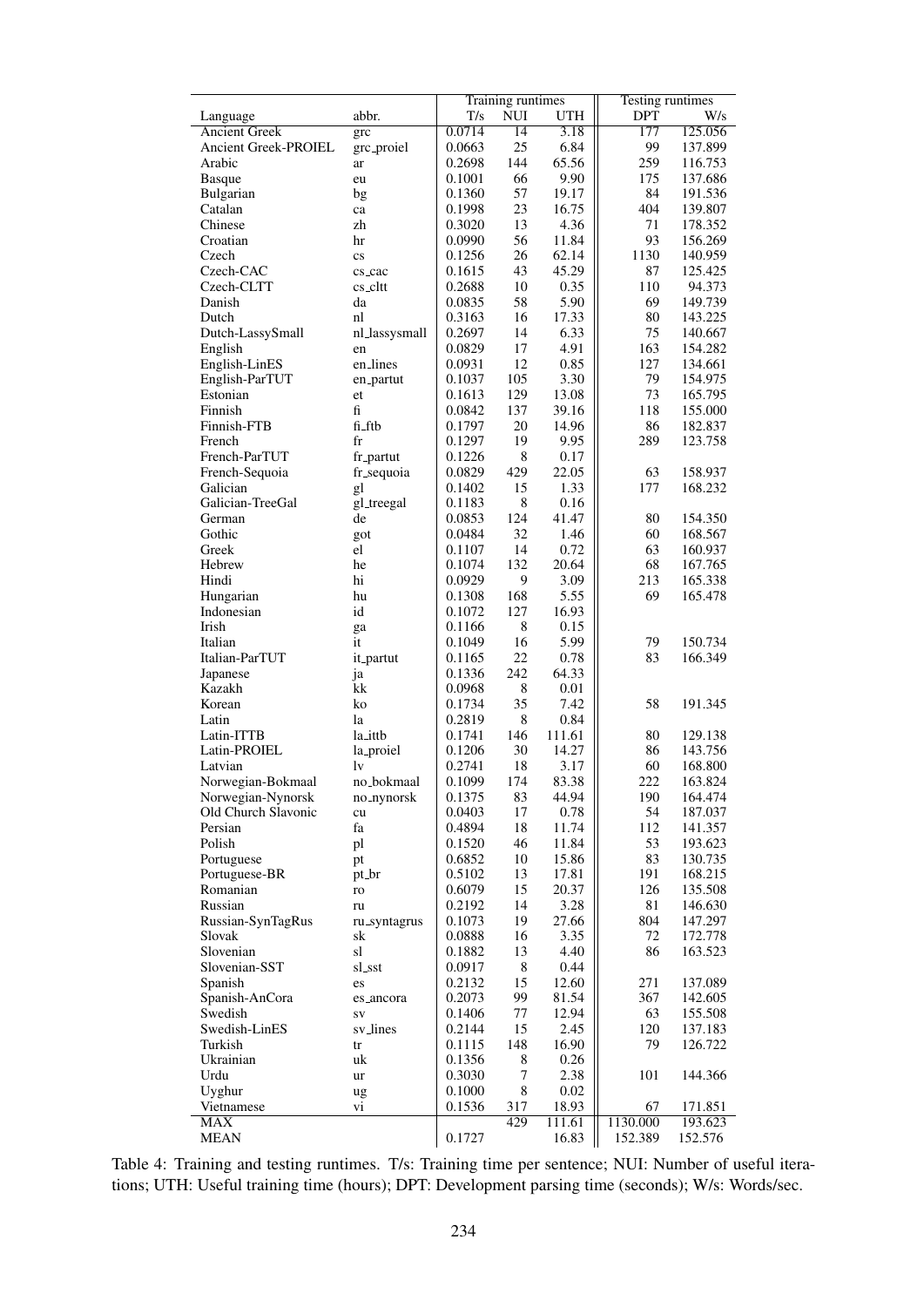| Model                   | Training              |           |       | Testing    |       |            |                          |
|-------------------------|-----------------------|-----------|-------|------------|-------|------------|--------------------------|
|                         | Training set          | Dev. set  | LAS   | LAS deproj | LAS   | LAS deproj | <b>DINN Official LAS</b> |
| FrenchParTUT            | $fr+fr$ -partut       | fr        | 85.08 | 85.09      | 78.14 | 78.14      | 17.85                    |
| GalicianTreeGal         | gl+gl_treegal         | gl        | 75.88 | 75.88      | 60.94 | 60.94      | 2.76                     |
| Irish                   | ga+it_partut          | it_partut | 75.99 | 75.99      | 59.44 | 59.44      | 4.30                     |
| Kazakh                  | kk+ja                 | 1a        | 93.10 | 93.10      | 18.03 | 18.03      | 1.00                     |
| Latin                   | $la + grc$            | grc       | 55.64 | 56.86      | 43.22 | 43.59      | 5.72                     |
| <b>SlovenianSST</b>     | sl+sl_sst             | sl        | 81.09 | 81.52      | 47.91 | 47.99      | 4.37                     |
| Ukrainian               | lv+uk                 | lv        | 62.84 | 62.94      | 59.64 | 59.64      | 7.87                     |
| Uyghur                  | $u\ddot{g}+b\ddot{g}$ | bg        | 83.40 | 83.49      | 29.66 | 29.66      | 9.29                     |
| Mean on small treebanks |                       | 76.63     | 76.86 | 49.62      | 49.68 | 6.64       |                          |

Table 5: Small treebanks as surprise language, Run 5.1 UD PMor (20/05).

prise languages. They are rather firmly in the bottom third, around 22nd-25th place. They rarely beat the baseline. They are well above the baseline or close to it (above or below) for twelve treebanks (Fi\_ftp, 8th, well above; fr\_pud, 9th/33, well above; grc, 15th, just under; hi, 17th, just above; hi pud, 10th, well above; it, 19th; ja pud, 16th just below; ko, 18th, well above; la ittb, 18th, same; pl, 14th, above; sk, 18th, above; sl, 14th a little above. )

There are a number of treebanks where the submitted parser does very poorly (fr partut,  $17\%$ ; ga, 4%; gl\_treegal, 2.75%; kk, 1%; la, 6%; sl\_sst, 4%; ug, 9%; uk, 8%). These are all small treebanks with no development set, which we treated in the same way as all other treebanks. As discussed in the post-test results section, treating these treebanks with the same approach that we used for surprise languages yielded instead results on-average 43% LAS better.

## 6.2 Resources used

Table 4 shows the training and parsing times, calculated on the training and development sets, respectively. Our shared task submission was prepared primarily by one computer science MSc student.

# 7 Post-Test Results

In the post-test results, we aim to increase the performance on the small treebanks, and correct errors in the submitted system.

## 7.1 Postprocessing, if any

In the submitted parser, we overlooked the need to deprojectivise the output of the parser. In the post-test results, we run the Malt parser deprojectivisation routine on the output of the DINN parser before doing evaluation. Deprojectivisation makes no or little difference for most languages, but there is an improvement on some. Improvements range from zero to 1.3% LAS score, with an average improvement of 0.16%. We report some deprojectivisation results on small treebanks in Table 5.

## 7.2 Dealing with small treebank languages

In the test phase, we train on small treebanks. Given that our results were particularly unsatisfactory on small treebanks, in the post-test phase, we tried a different technique: we treated small treebanks like surprise languages.

For small treebanks, we identified the best source language by exhaustively searching all the possible languages. As with surprise languages, we then concatenated three copies of the small treebank to the larger treebank and trained a parser on this combined dataset. Table 5 shows the treebank configurations and results on the development set and test set. This new method raises the total average score of our parser by 4.20% LAS.

# 8 Conclusions and Future Work

With this submission, we have shown how a neural network dependency parser whose main architecture is largely unchanged from ten years ago performs with respect to the state of the art. These results can serve as a baseline for future work evaluating to what extent recently proposed methods have a measurable impact on neural network dependency parser accuracy.

# Acknowledgements

We would like to thank Corentin Ribeyre for his help in getting the endeavour started and the Language and Communication Network at the university of Geneva for support. We also thank Majid Yazdani for his help understanding the original code base.